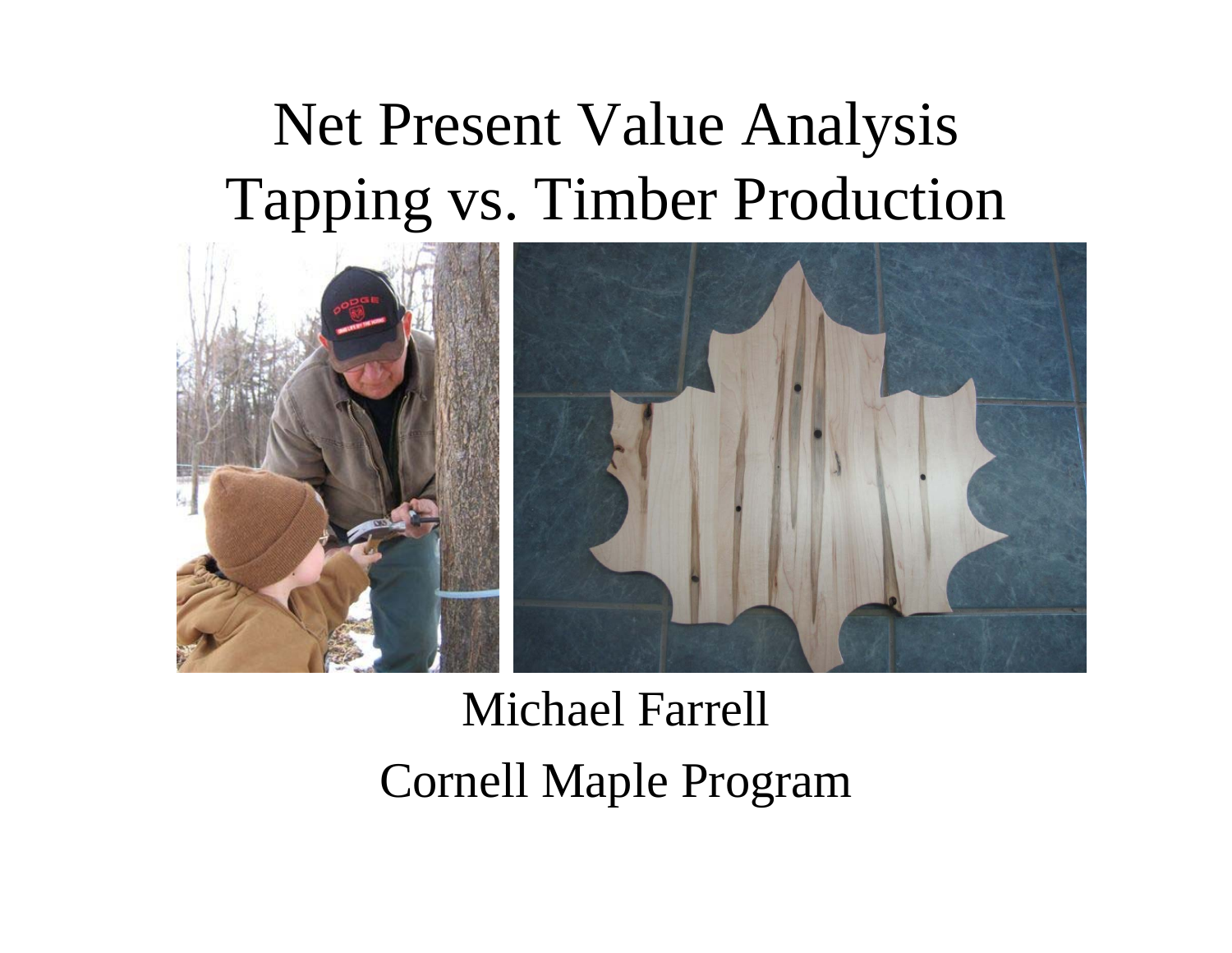#### Landowner concern over sawtimber value

Northern Forest Landowner Survey (Maine, New Hampshire, New York, Vermont)

- – 60% of respondents who own at least 2,000 acres indicated that "concern over the loss of timber value" was the primary reason why they have not leased their trees to a maple producer
- 12% of those with less than 200 acres indicated reduced sawtimber value as a reason for not tapping
- – 50% of landowners who would otherwise want to lease taps have not done so in part because of concern over the possible loss in sawtimber value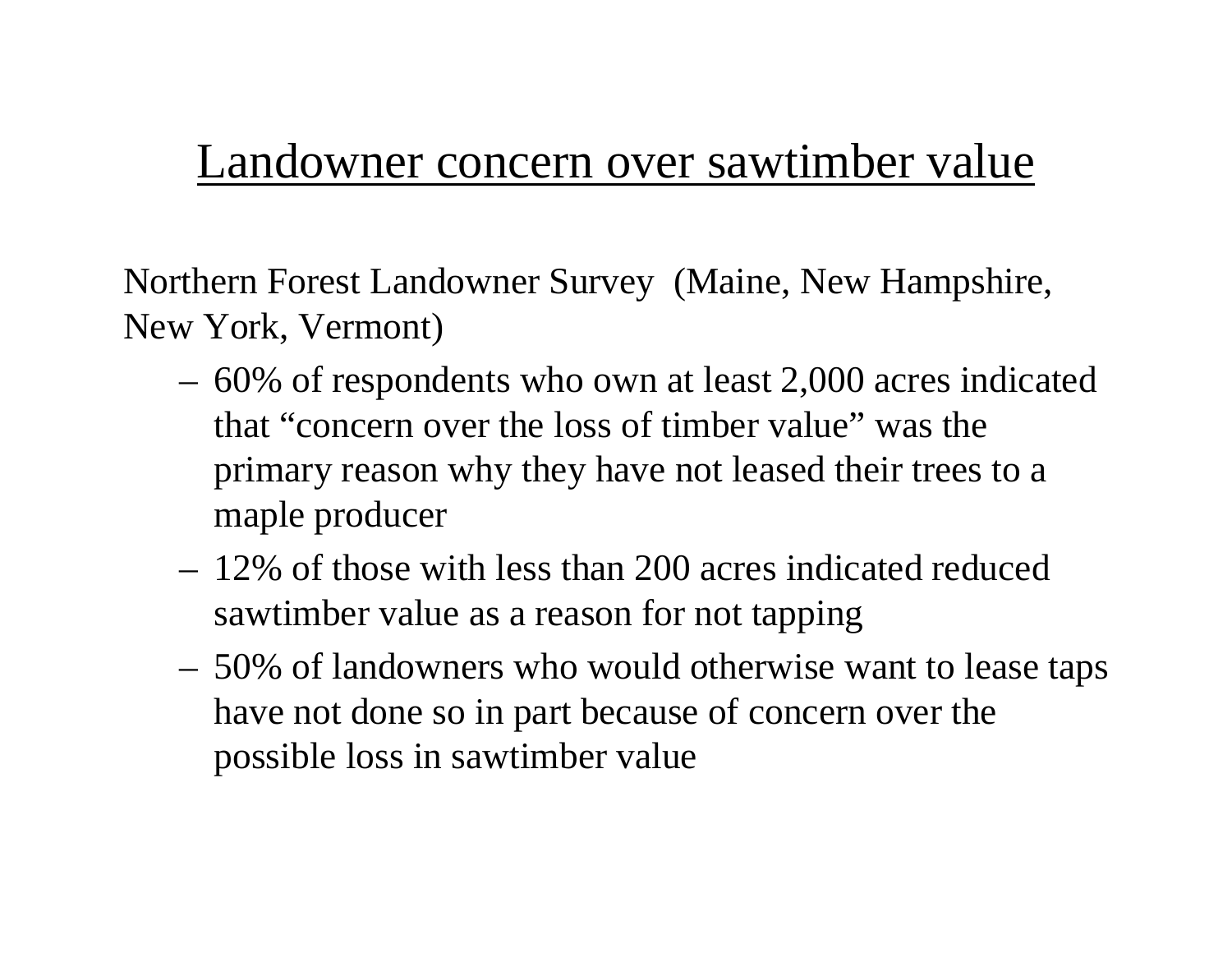## Policy differences between states and provinces

- State agencies and USFS limits tapping due in part to concern over sawtimber value
- Foresters/loggers have inherent bias against tapping
- 3 studies carried out in Quebec to determine economics of leasing vs. timber production, all found leasing taps more beneficial
- New Brunswick and Quebec studies conclude leasing taps is more beneficial to government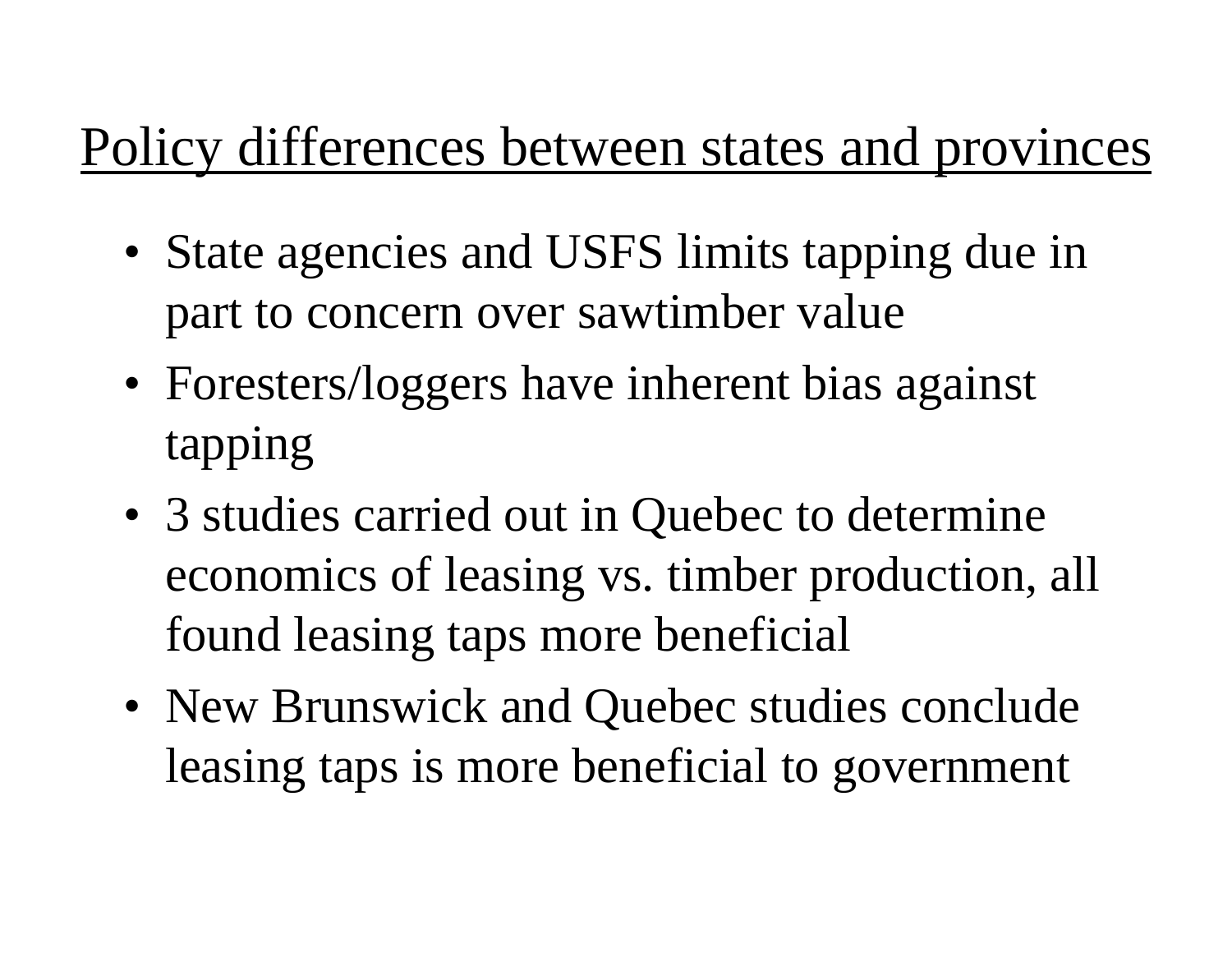Dumont (1997) study in Quebec Methodology - Criteria and indicators

■ Amount of economic activity generated • Value of delivery Number of jobs Paid salaries

**Direct economic gain to government** Rental fee from allotment of land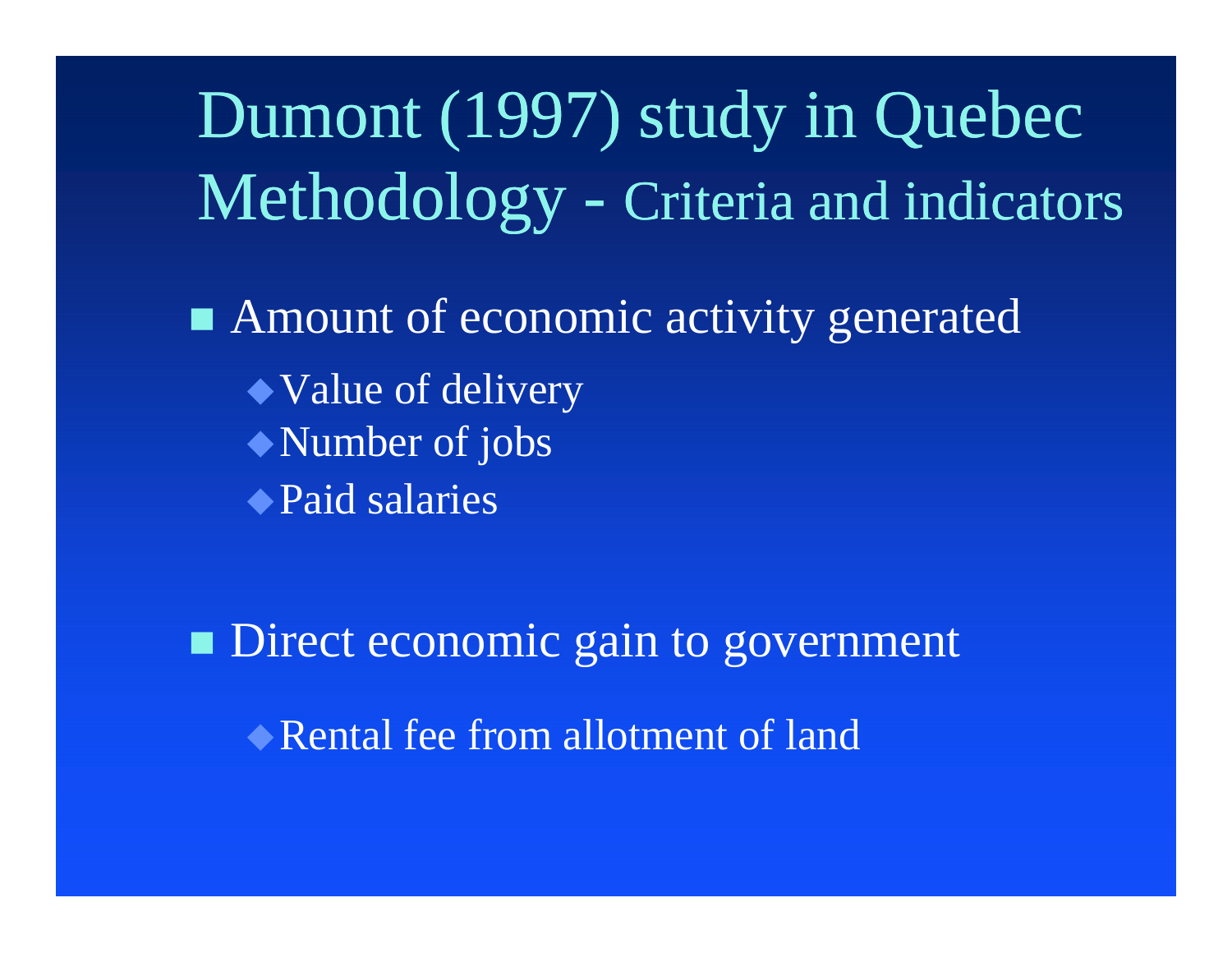## Criteria and indicators (continued )

Indirect and inferred impact on the economy Increased employment Socio-economic development Average annual salary per job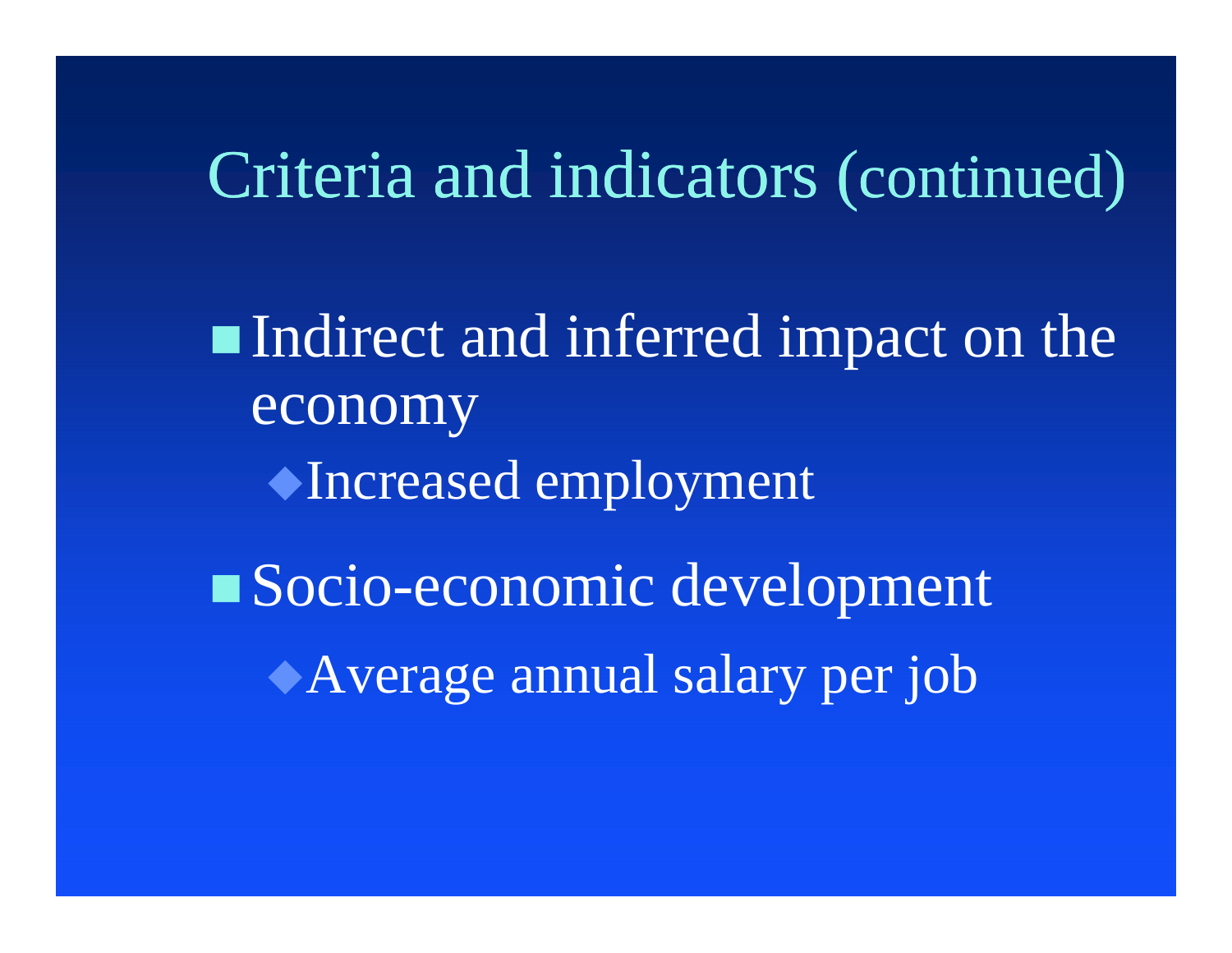# Results of provincial average

| Indicator                      | Lumber                       | <b>Maple Syrup</b> | Unit of               |
|--------------------------------|------------------------------|--------------------|-----------------------|
| <b>Measured</b>                | <b>Production</b>            | Production         | measure               |
| <b>Value of</b>                | 331                          | 1244               | \$/ha/yr              |
| delivery                       | $(255)$ to $605)$            | (750 to 1375)      |                       |
| <b>Total number</b><br>of jobs | 0,003                        | 0,012              | People /<br>year / ha |
| <b>Total salaries</b><br>paid  | 97<br>$(74 \text{ to } 117)$ | 211                | $$/$ ha-yr            |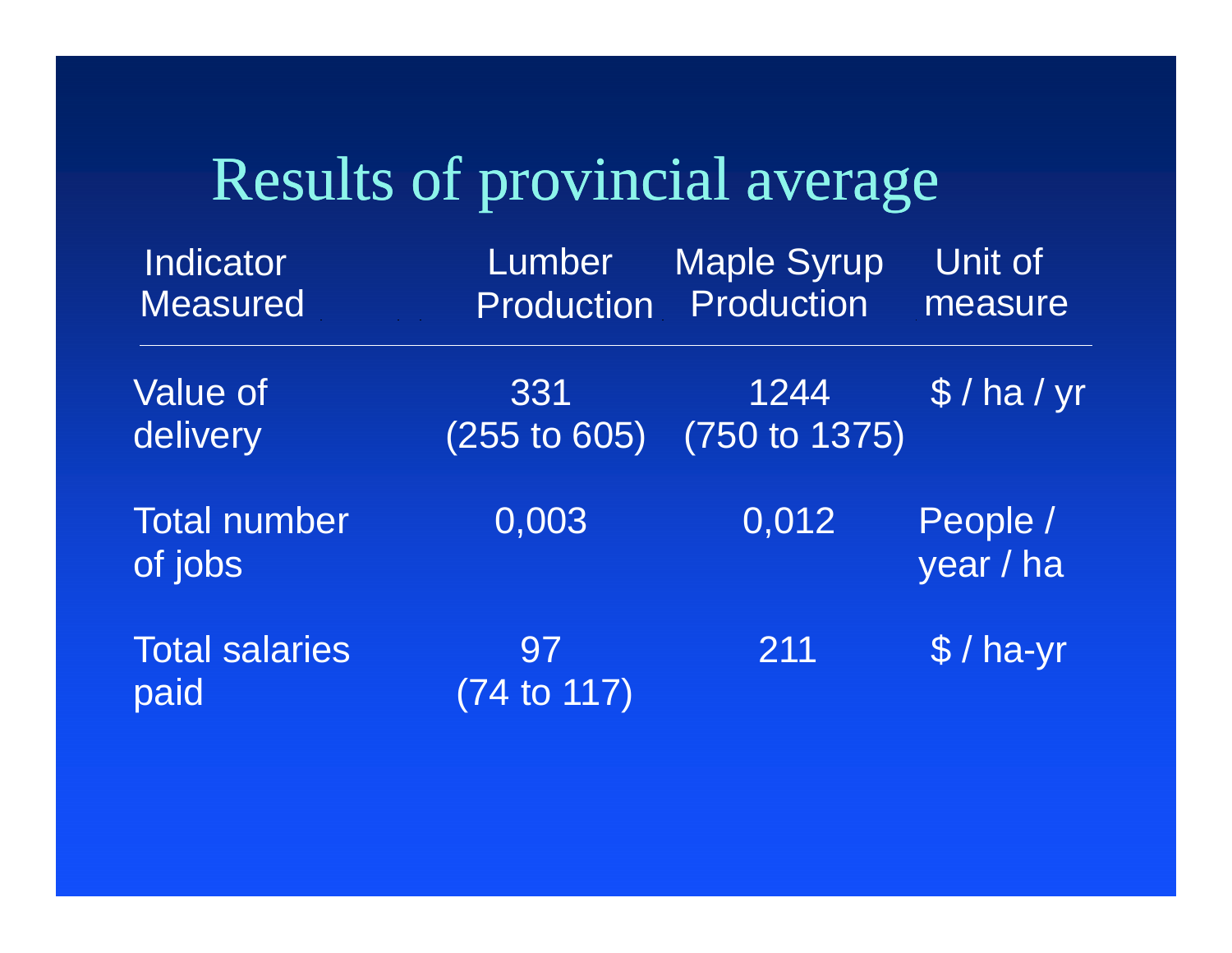| Indicator<br><b>Measured</b>                        | Lumber<br>Production         | <b>Maple Syrup</b><br>Production | Unit of<br>measure |
|-----------------------------------------------------|------------------------------|----------------------------------|--------------------|
| <b>Direct revenue</b><br>from allocation<br>of land | 20<br>(16 to 22)             | 30                               | $$/$ ha-yr         |
| <b>Increased</b><br>employment                      | 1,94                         | 3,2                              | jobs               |
| Average annual<br>salary per<br>employee            | 28 279<br>(19 615 to 37 851) | 17590                            | $$$ / year         |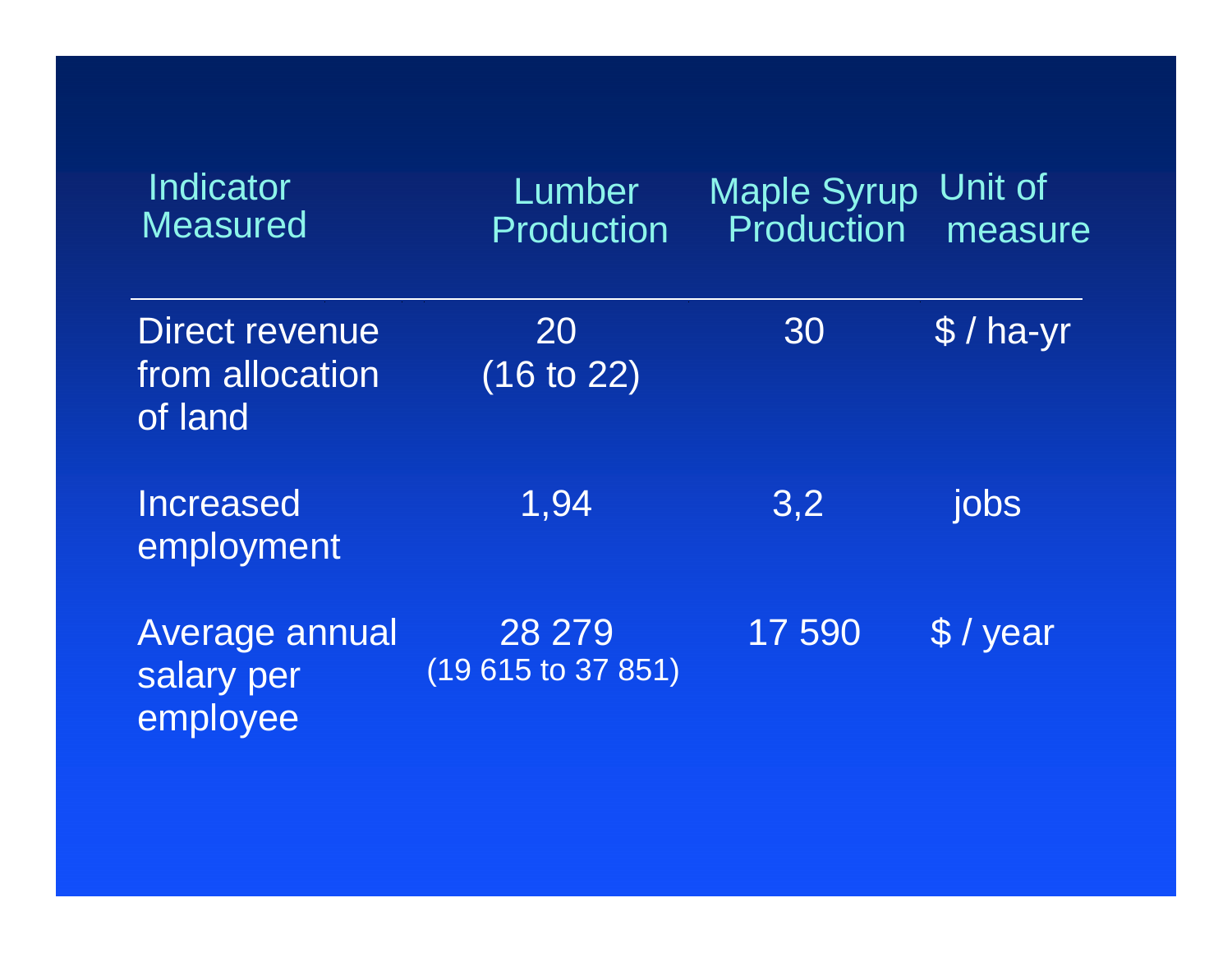#### **EcoRessources**

Consultants

[img: Climate changes; Food processing; Energy]

Chapter 7 shows that maple production provides much greater revenues to the government than timber production

The economic benefits of the maple industry

in Quebec and in Canada

**Final report** 

**Federation of Quebec maple syrup** 

producers (FPAQ)

November 2010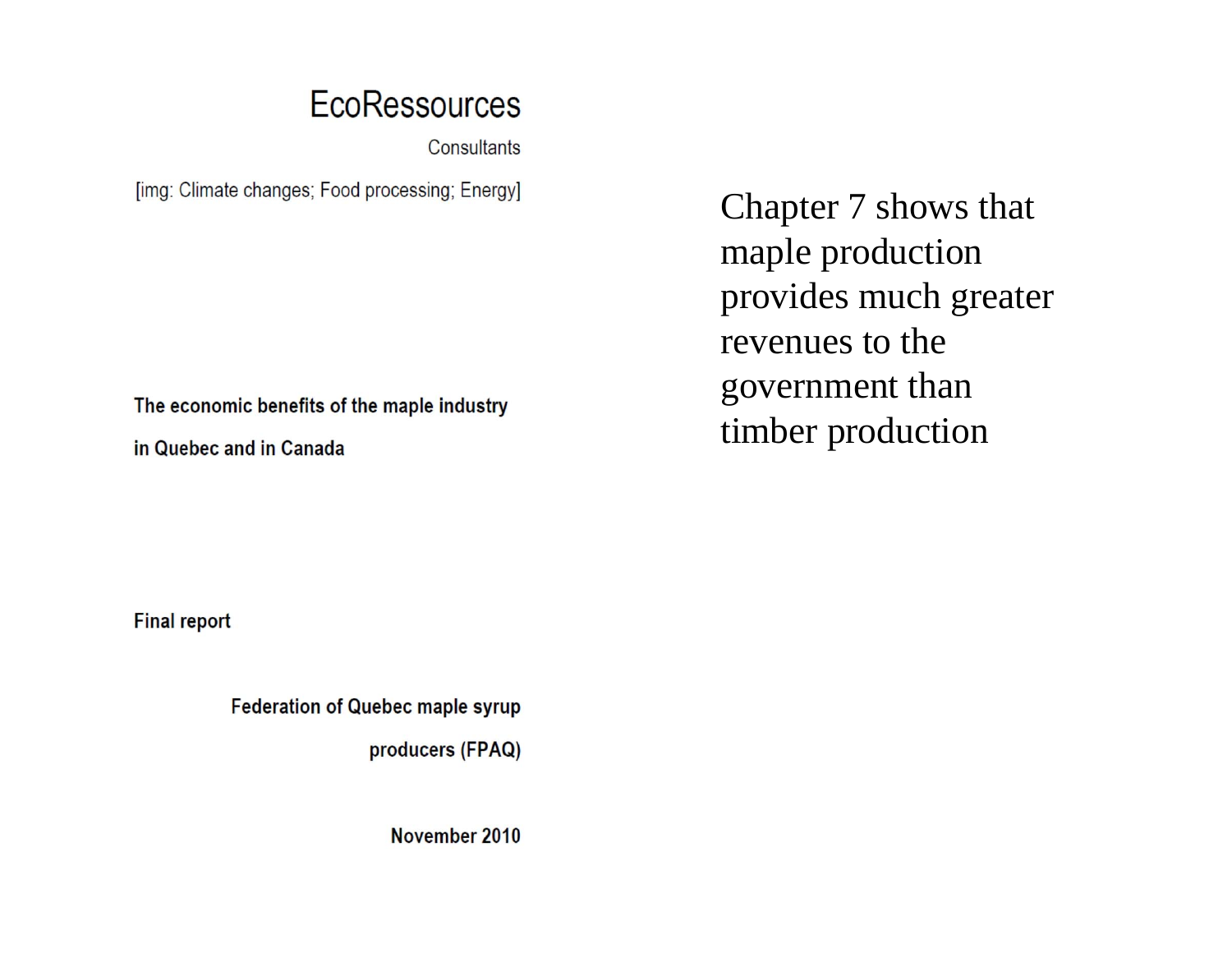# Net Present Value (NPV) Analysis

- The many variables involved do not allow for a definitive answer in every situation
- Microsoft Excel spreadsheet allows the user to input values specific to his/her situation
- NPV analyses compare costs and revenues that appear over different time horizons
- Individual tree analysis allows for methodical and thoughtful management of stands
- Accepted to *Northern Journal of Applied Forestry*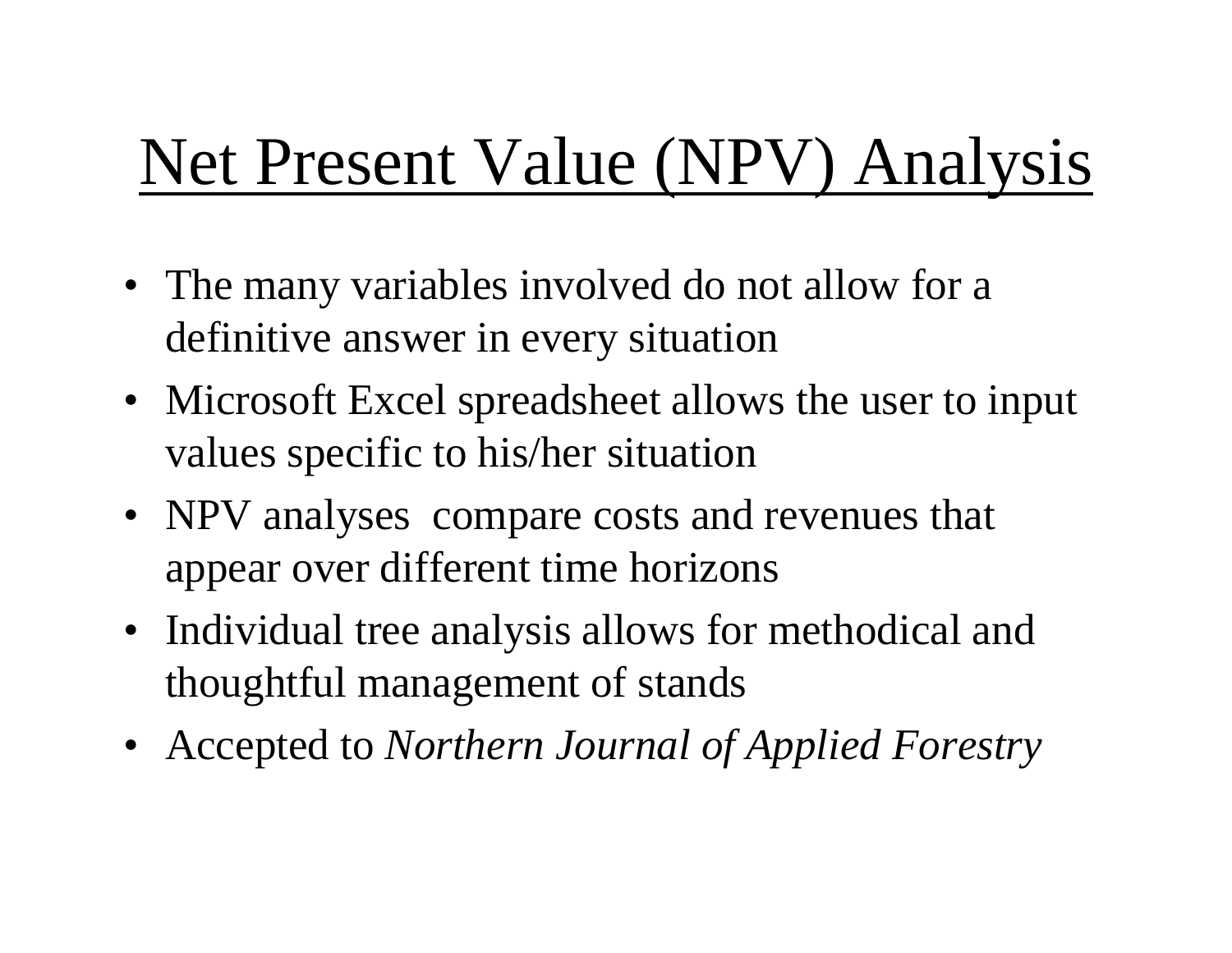### Variables for Net Present Value Analysis

#### **Tree & Forest Variables**

- •Initial Tree Diameter
- Merchantable Height
- $\bullet$  Growth Rate
	- -Diameter and Height
- Species ("sugar" or "red")
- $\bullet$  Effect of tapping on growth rate (diameter and height)
- Height of tapping zone
- Butt Log Market
- • Number of defects in sawlogs
- Density of maples per acre

#### **Economic/Financial Variables**

- •Discount Rate
- •Log Scale Utilized
- $\bullet$  Stumpage Rates
	- Tapped and Untapped
	- Red and Sugar Maples
	- Future Increases/Decreases
- • Lease Payments
	- Current Rates
	- Future Increases/Decreases
	- Diameter to add  $1^{st} \& 2^{nd}$  tap
- •Property and Income Taxes
- • Time Horizon of Investment Period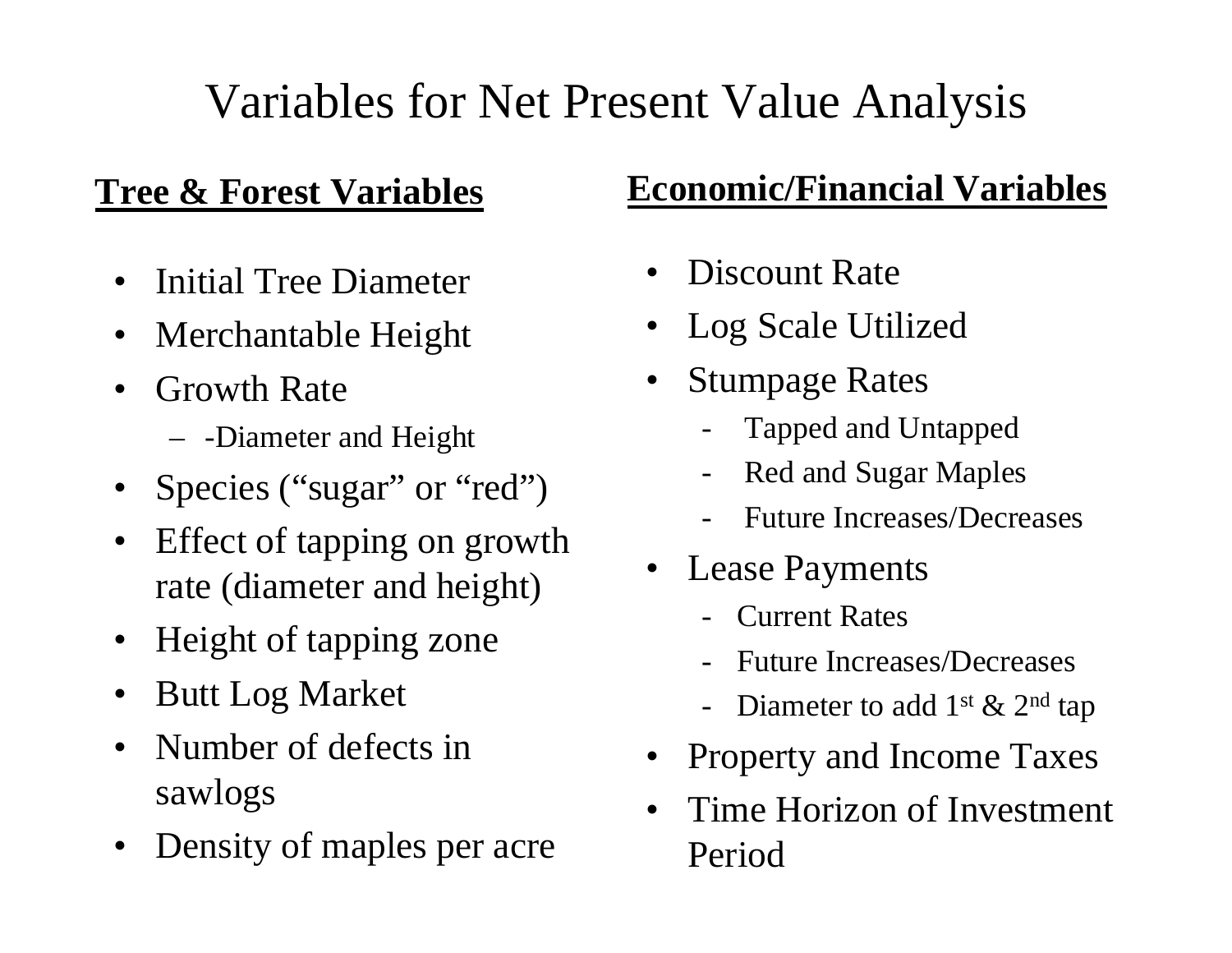#### Tree Size and Quality

| Variable                        | <b>Conditions that</b><br>favor leasing taps | <b>Conditions that</b><br>favor immediate<br>cutting | <b>Conditions that</b><br>favor long-term<br>timber production |
|---------------------------------|----------------------------------------------|------------------------------------------------------|----------------------------------------------------------------|
|                                 |                                              |                                                      |                                                                |
| <b>Tree size and</b><br>quality | small initial tree<br>diameter $<$ 13" dbh   | large merchantable<br>trees above 16" dbh            | medium size tree<br>$13-16$ " dbh                              |
|                                 | defects in main stem                         | no defects in trunk                                  | no defects in trunk                                            |
|                                 | many lower branches                          | some dieback<br>visible in top                       | tall straight tree                                             |
|                                 | tree has been<br>previously tapped           | tree has never been<br>tapped                        | tree has never been<br>tapped                                  |
|                                 | tree is a red maple                          |                                                      | tree is a sugar maple tree is a sugar maple                    |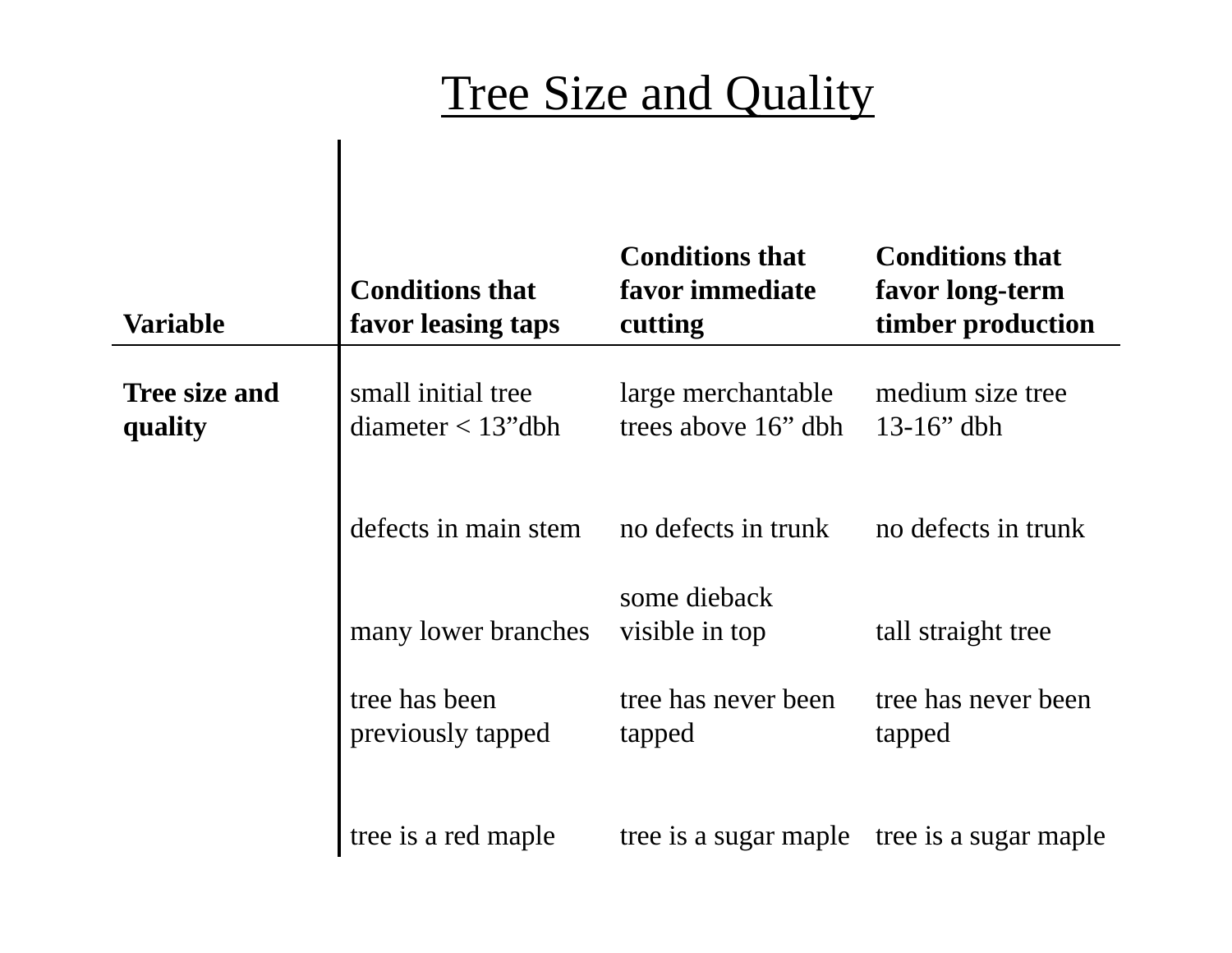| <b>Forest Attributes</b>    |                                                     |                                                          |                                                                |  |
|-----------------------------|-----------------------------------------------------|----------------------------------------------------------|----------------------------------------------------------------|--|
| <b>Variable</b>             | <b>Conditions that</b><br>favor leasing taps        | <b>Conditions that</b><br>favor immediate<br>cutting     | <b>Conditions that</b><br>favor long-term<br>timber production |  |
| <b>Forest</b><br>attributes | dense stand of maples,<br>easily accessible         | maples are widely<br>scattered, not easily<br>accessible | maples are widely<br>scattered, not easily<br>accessible       |  |
|                             | large percentage of<br>red (soft) maple in<br>stand | small percentage of<br>red (soft) maple in<br>stand      | small percentage of<br>red (soft) maples                       |  |
|                             | stand is located near<br>many large<br>sugarmakers  | no commercial<br>sugaring operations<br>nearby           | no commercial<br>sugaring operations<br>nearby                 |  |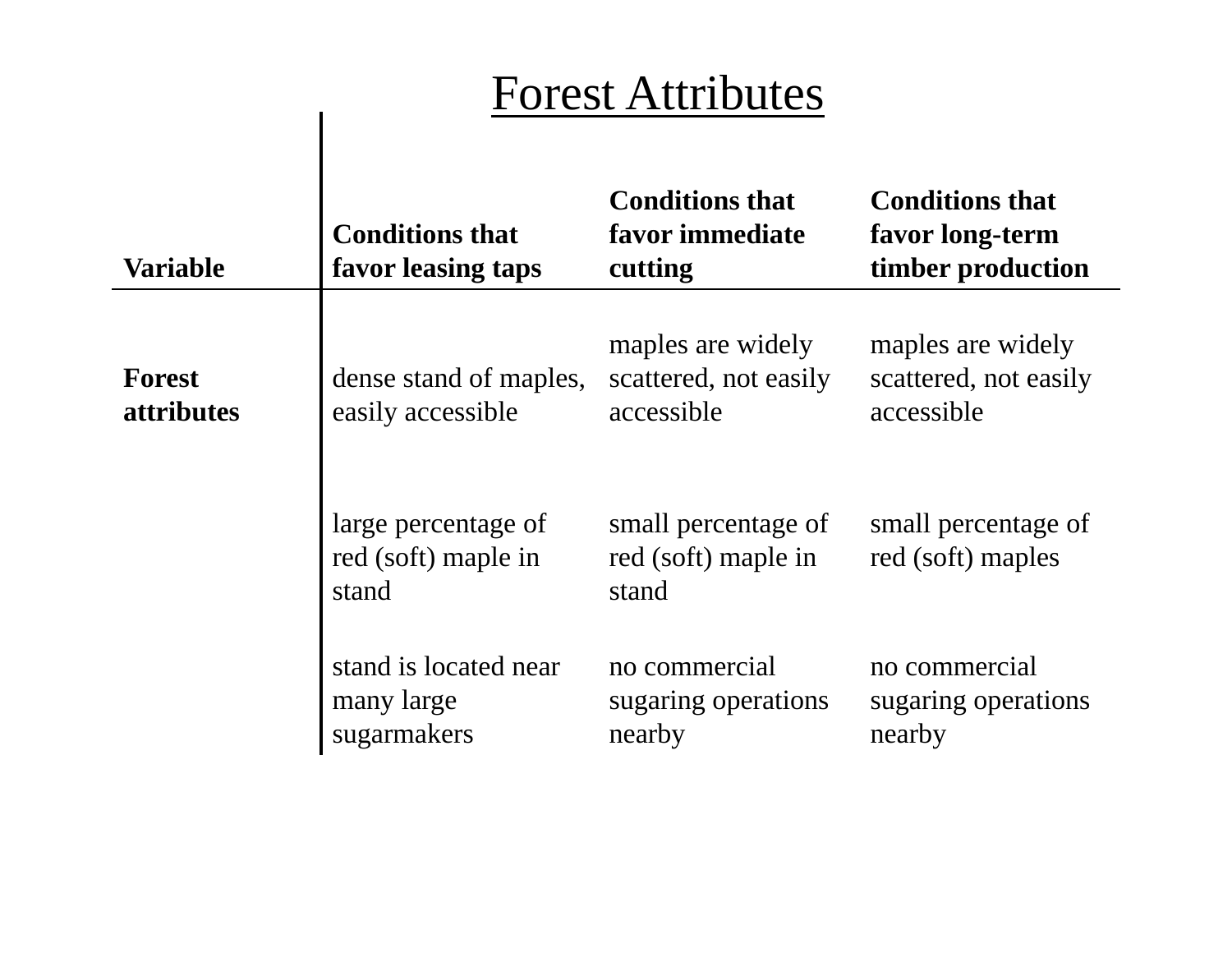### Tapping Method

| <b>Variables</b>      | <b>Conditions that</b><br>favor leasing taps     | <b>Conditions that</b><br>favor immediate<br>cutting | <b>Conditions that</b><br>favor long-term<br>timber production |
|-----------------------|--------------------------------------------------|------------------------------------------------------|----------------------------------------------------------------|
| <b>Tapping method</b> | low height of tapping                            | large height of                                      | large height of                                                |
|                       | zone                                             | tapholes/staining                                    | tapholes/staining                                              |
|                       | no metal objects used in                         | metal objects used                                   | metal objects used                                             |
|                       | collection                                       | in collection                                        | in collection                                                  |
|                       | log buyer is familiar<br>with the people who tap | no records or<br>knowledge of<br>practices           | no records or<br>knowledge of<br>practices                     |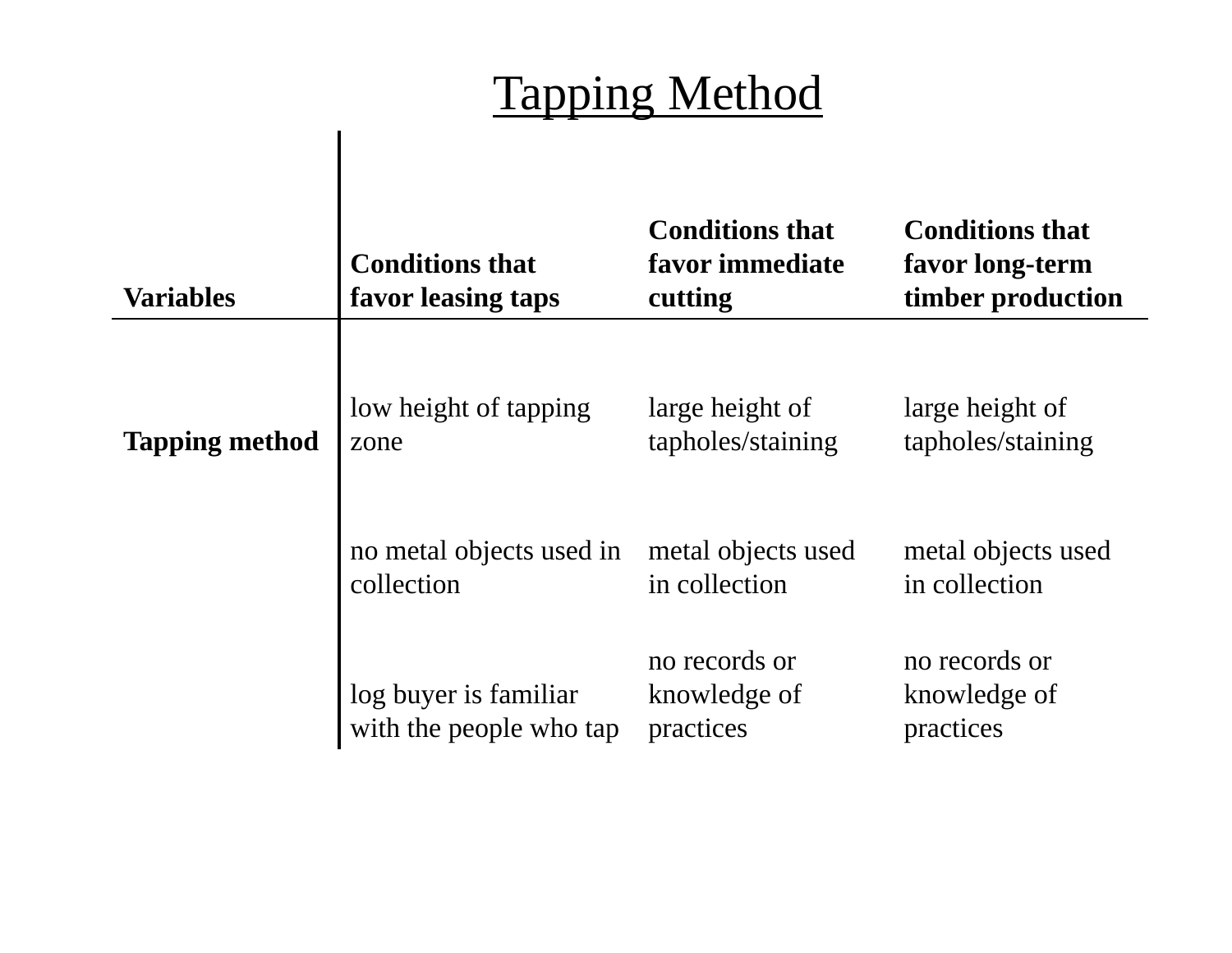#### **Growth Rate**

| <b>Variable</b>    | <b>Conditions that</b><br>favor leasing taps                           | <b>Conditions that</b><br>favor immediate<br>cutting                   | <b>Conditions that</b><br>favor long-term<br>timber production         |
|--------------------|------------------------------------------------------------------------|------------------------------------------------------------------------|------------------------------------------------------------------------|
| <b>Growth Rate</b> | slow growth rate<br>if tapping has<br>minimal impact on<br>growth rate | slow growth rate<br>if tapping<br>significantly reduces<br>growth rate | fast growth rate<br>if tapping<br>significantly reduces<br>growth rate |
|                    |                                                                        |                                                                        |                                                                        |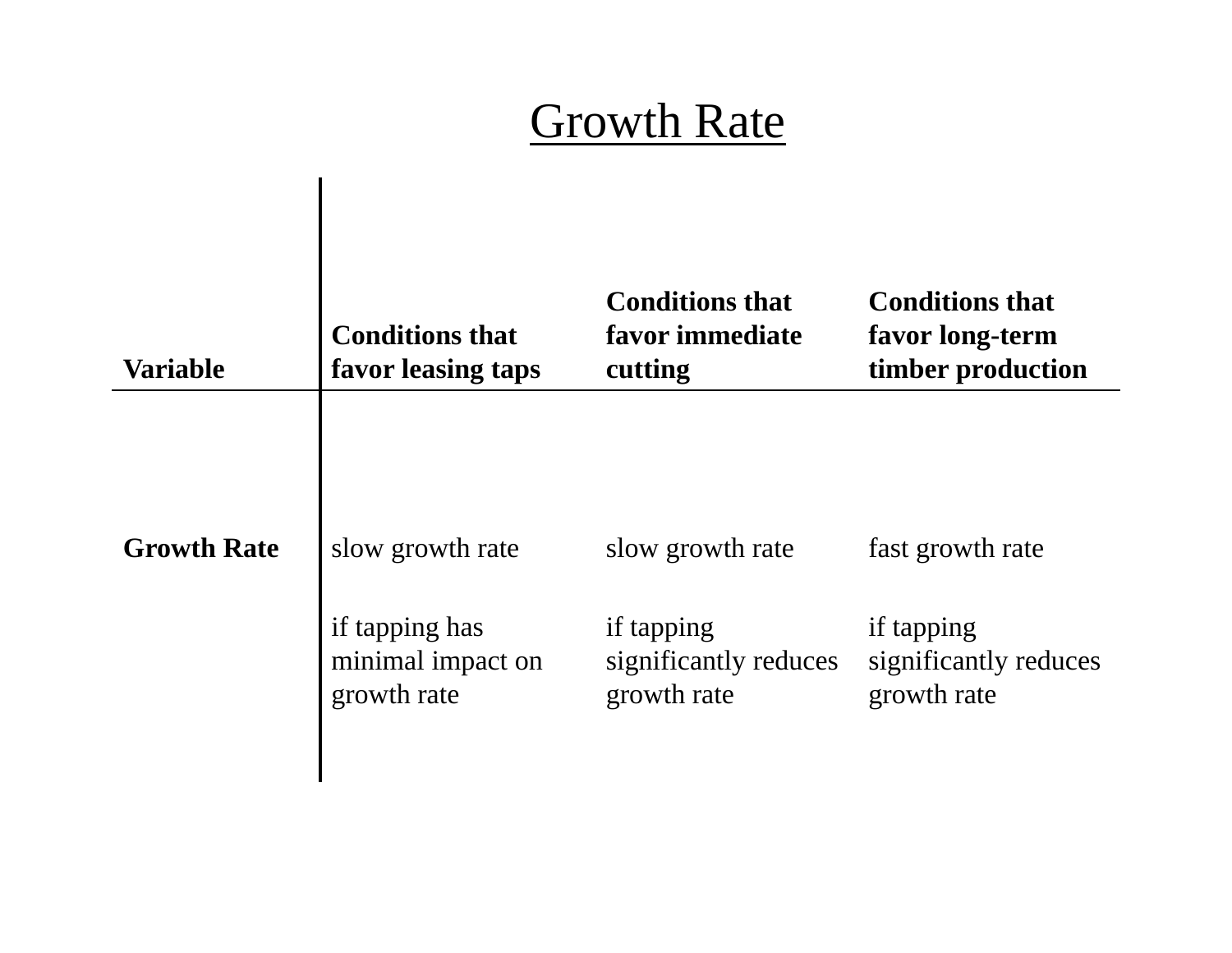#### Log Scale & Stumpage Rates

| <b>Variable</b>                     | <b>Conditions that</b><br>favor leasing taps                                      | <b>Conditions that</b><br>favor immediate<br>cutting                | <b>Conditions that</b><br>favor long-term<br>timber production     |
|-------------------------------------|-----------------------------------------------------------------------------------|---------------------------------------------------------------------|--------------------------------------------------------------------|
| <b>Log Scale</b><br><b>Utilized</b> | Doyle or Scribner                                                                 | International 1/4"                                                  | International 1/4"                                                 |
| <b>Stumpage Rates</b>               | low current prices for<br>maple<br>relatively high prices<br>paid for tapped logs | high current prices<br>for maple<br>uncertainty on<br>future prices | low current prices<br>for maple<br>high future prices<br>predicted |
|                                     | low price differential<br>for tapped logs                                         | high price<br>differential for<br>tapped logs                       | high price<br>differential for<br>tapped logs                      |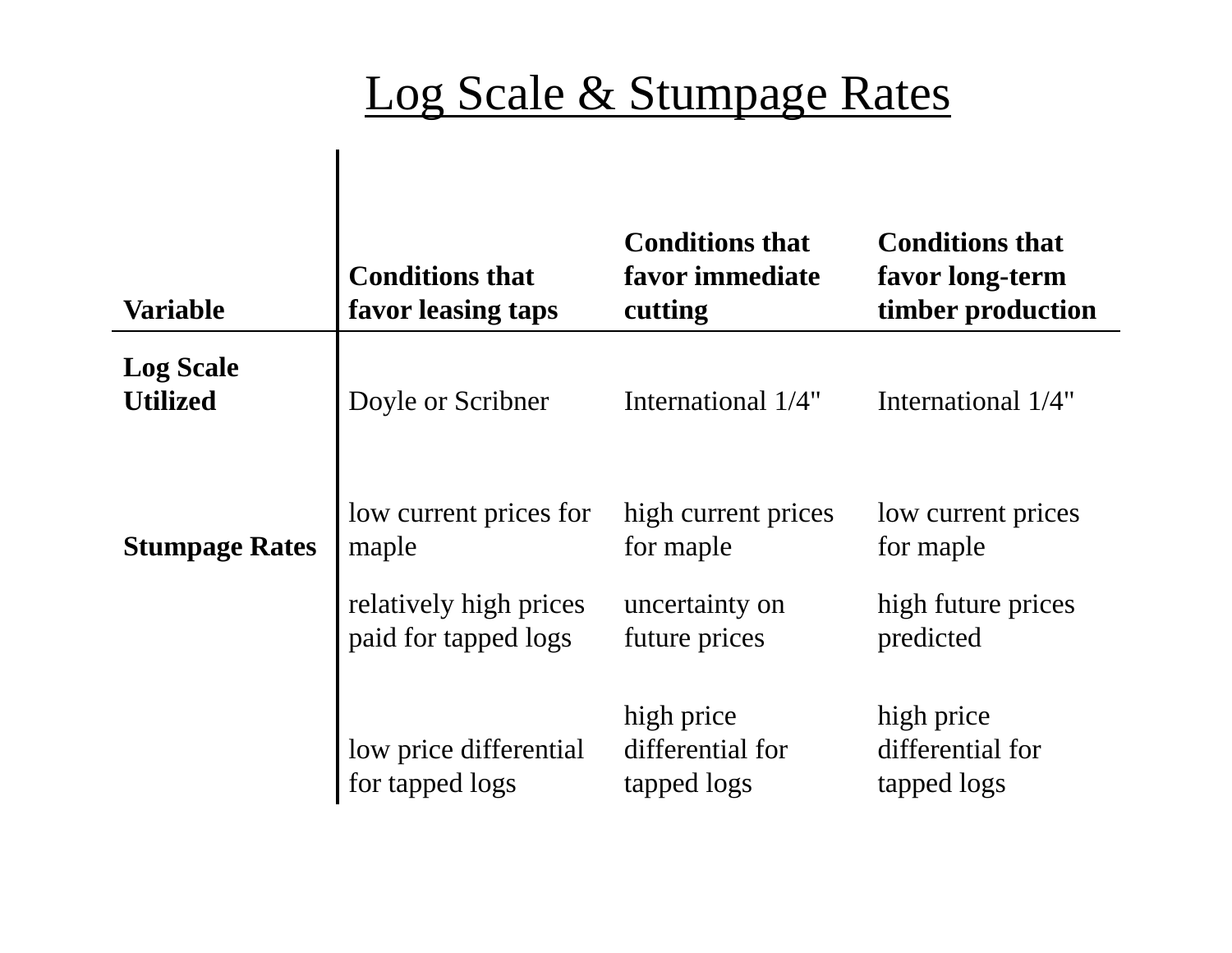| <b>Lease Rates &amp; Taxes</b> |                                              |                                                      |                                                                |  |
|--------------------------------|----------------------------------------------|------------------------------------------------------|----------------------------------------------------------------|--|
| <b>Variable</b>                | <b>Conditions that</b><br>favor leasing taps | <b>Conditions that</b><br>favor immediate<br>cutting | <b>Conditions that</b><br>favor long-term<br>timber production |  |
| <b>Lease Rate</b>              | high lease rates at or<br>above $$.50/tap$   | low lease rate                                       | low lease rate                                                 |  |
|                                | contract includes<br>annual fee increases    | no annual increase<br>in lease fees                  | no annual increase<br>in lease fees                            |  |
| <b>Taxes</b>                   | ability to gain ag<br>assessment by leasing  | ability to qualify for<br>480-A                      | ability to qualify for<br>$480-A$                              |  |
|                                | high initial<br>assessment                   | low initial<br>assessment                            | low initial<br>assessment                                      |  |
|                                | high tax rate                                | low tax rate                                         | low tax rate                                                   |  |
|                                |                                              |                                                      |                                                                |  |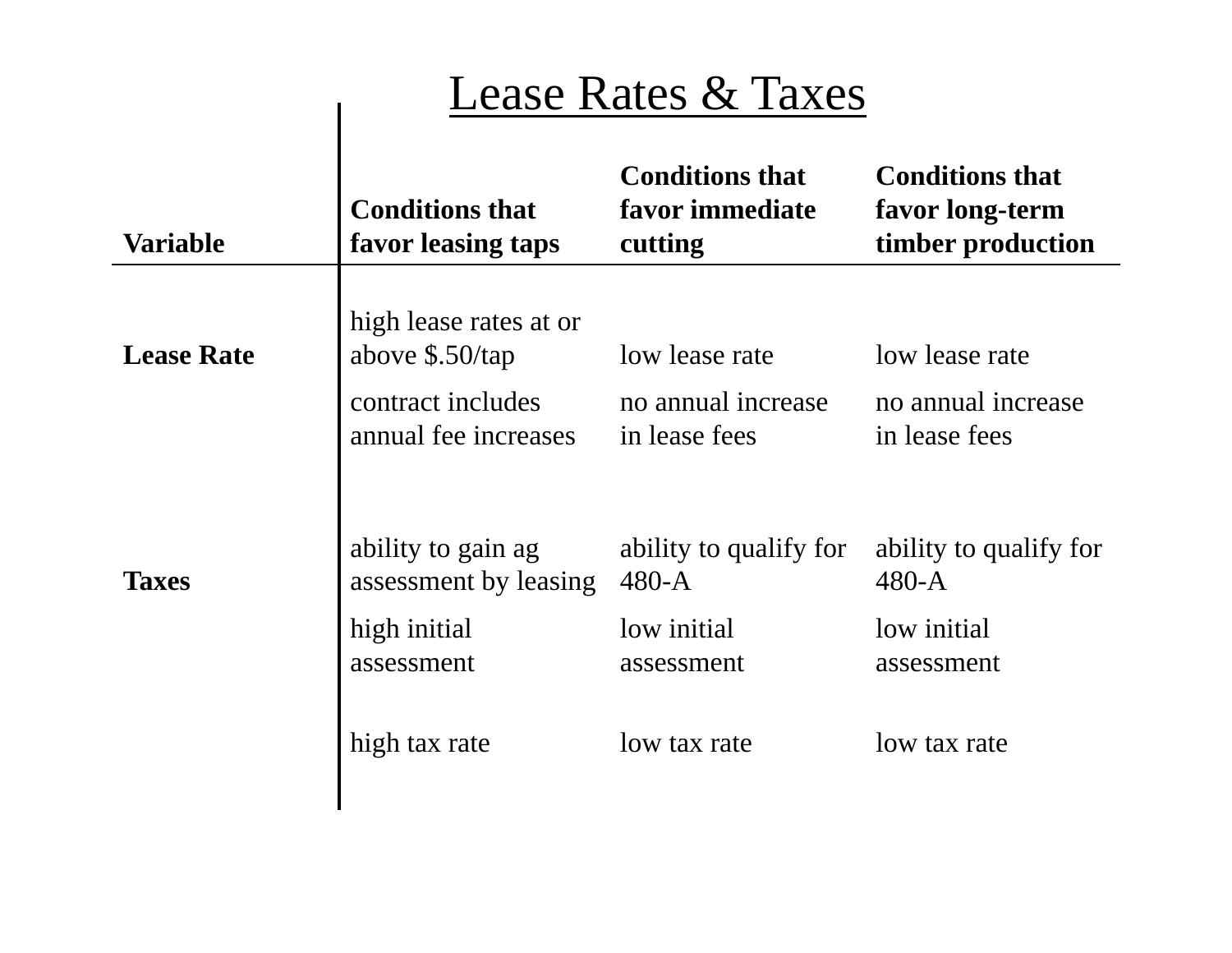#### Discount Rate & Time Horizon

| <b>Variable</b>      | <b>Conditions that</b><br>favor leasing taps | <b>Conditions that</b><br>favor immediate<br>cutting | <b>Conditions that</b><br>favor long-term<br>timber production |
|----------------------|----------------------------------------------|------------------------------------------------------|----------------------------------------------------------------|
| <b>Discount rate</b> | low discount rate                            | high discount rate                                   | low discount rate                                              |
|                      | landowner interested<br>in long-term profits | landowner needs<br>cash flow<br>immediately          | landowner interested<br>in long-term profits                   |
| <b>Time Horizon</b>  | long time horizon of<br>investment period    | short time horizon of<br>investment period           | long time horizon of<br>investment period                      |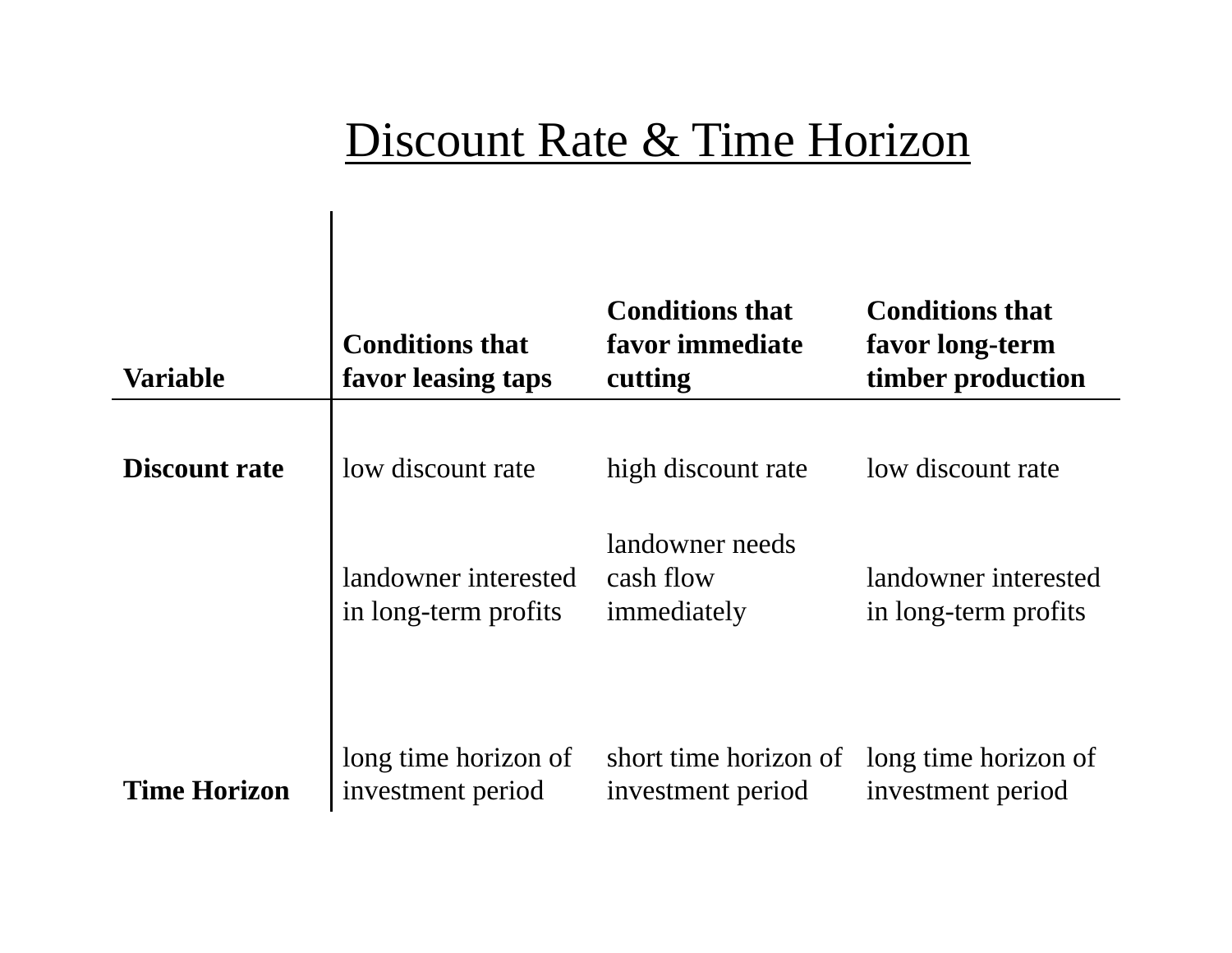### Tapped Butt Log Ready for Sawing

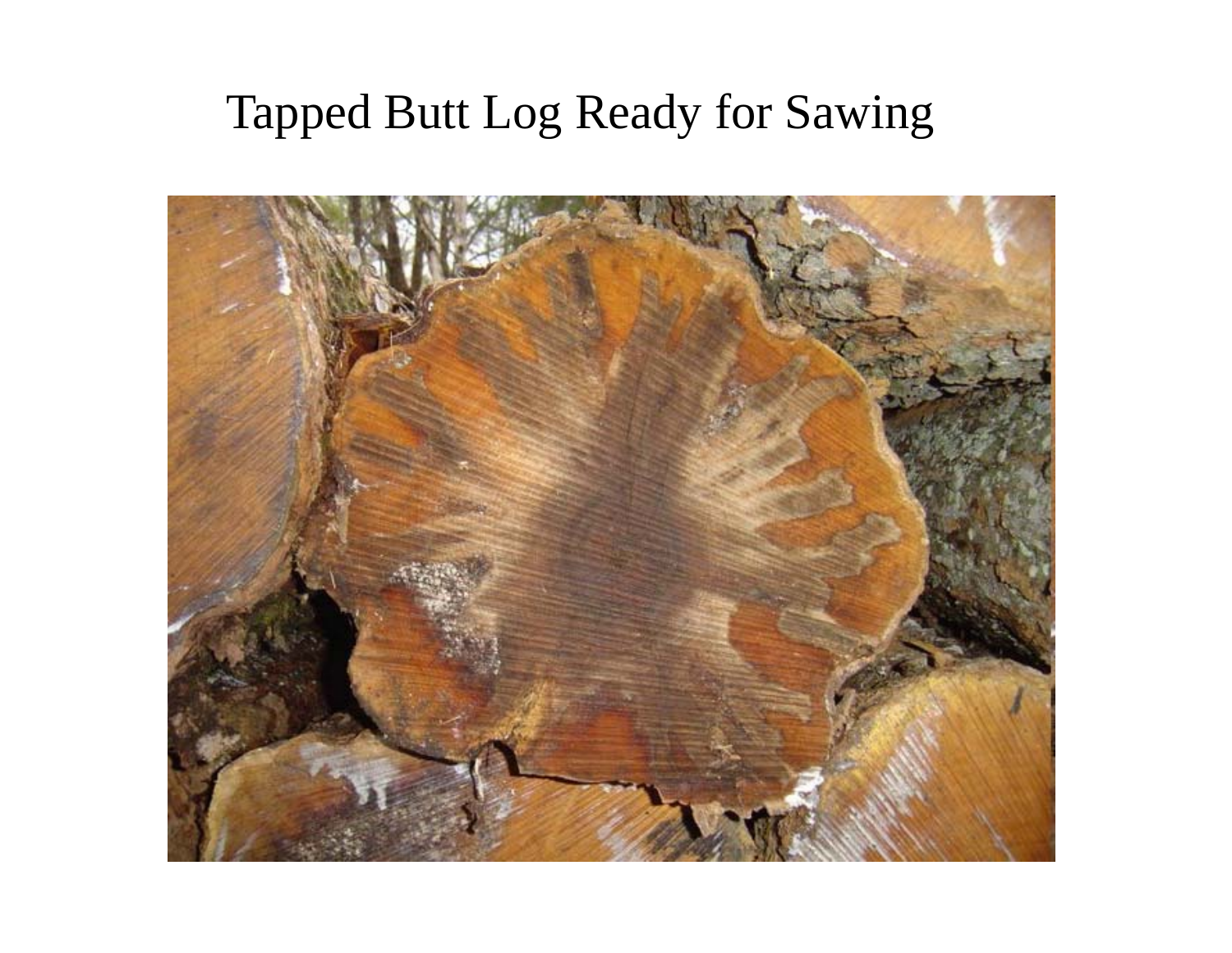#### Portable bandsaw mill is optimal for sawing tapped logs

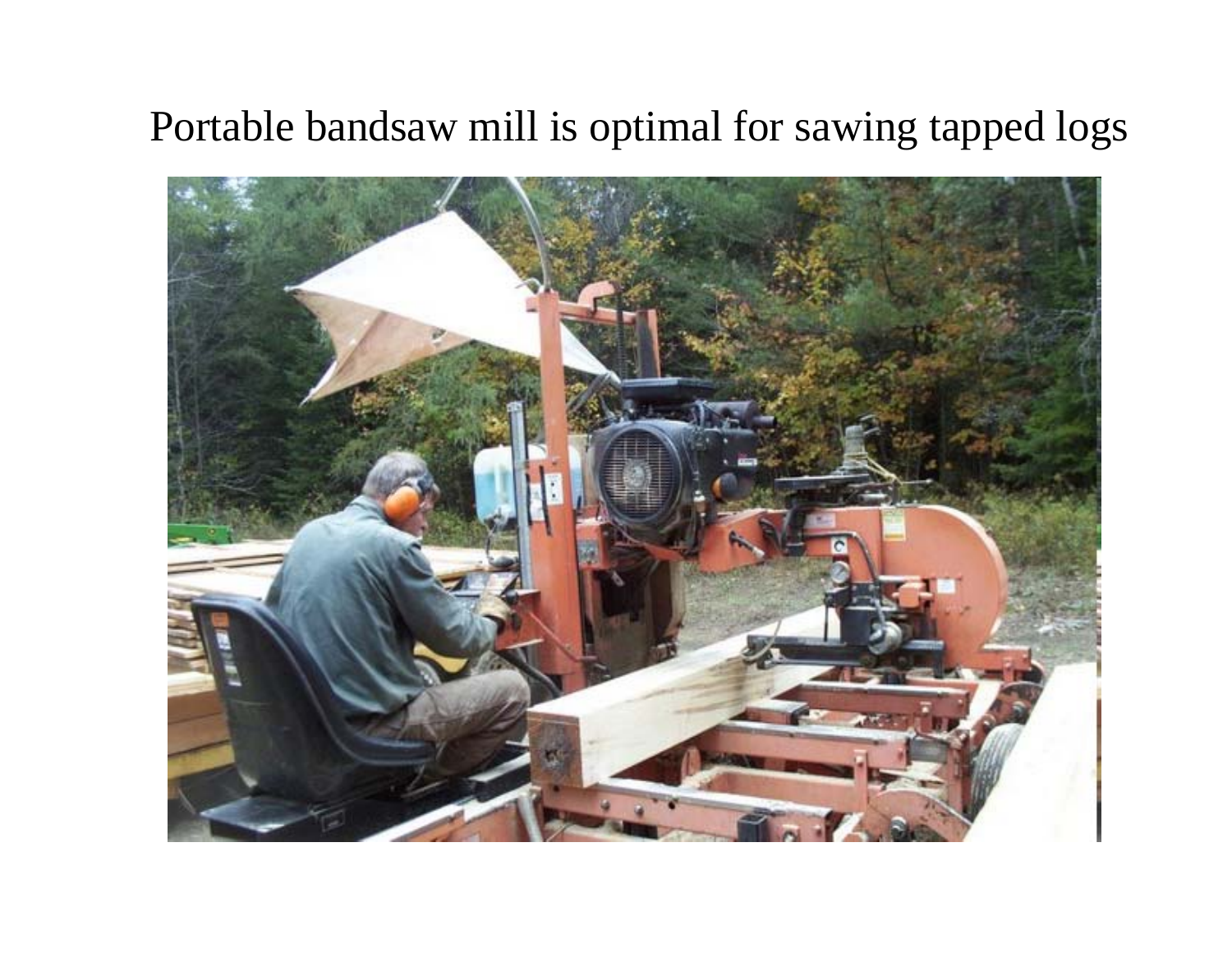#### Uihlein Forest Education Center

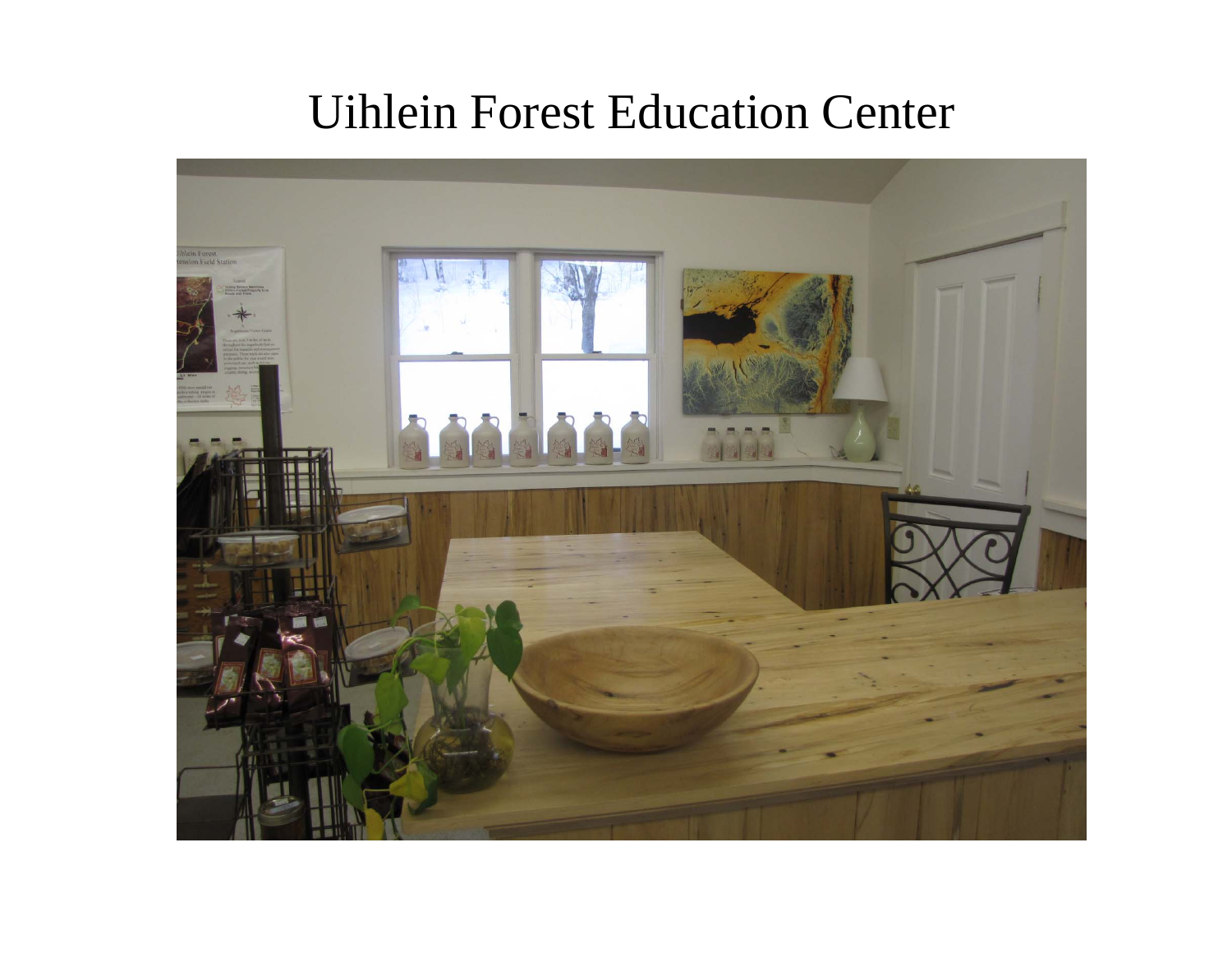## NYS Fairgrounds Maple Center

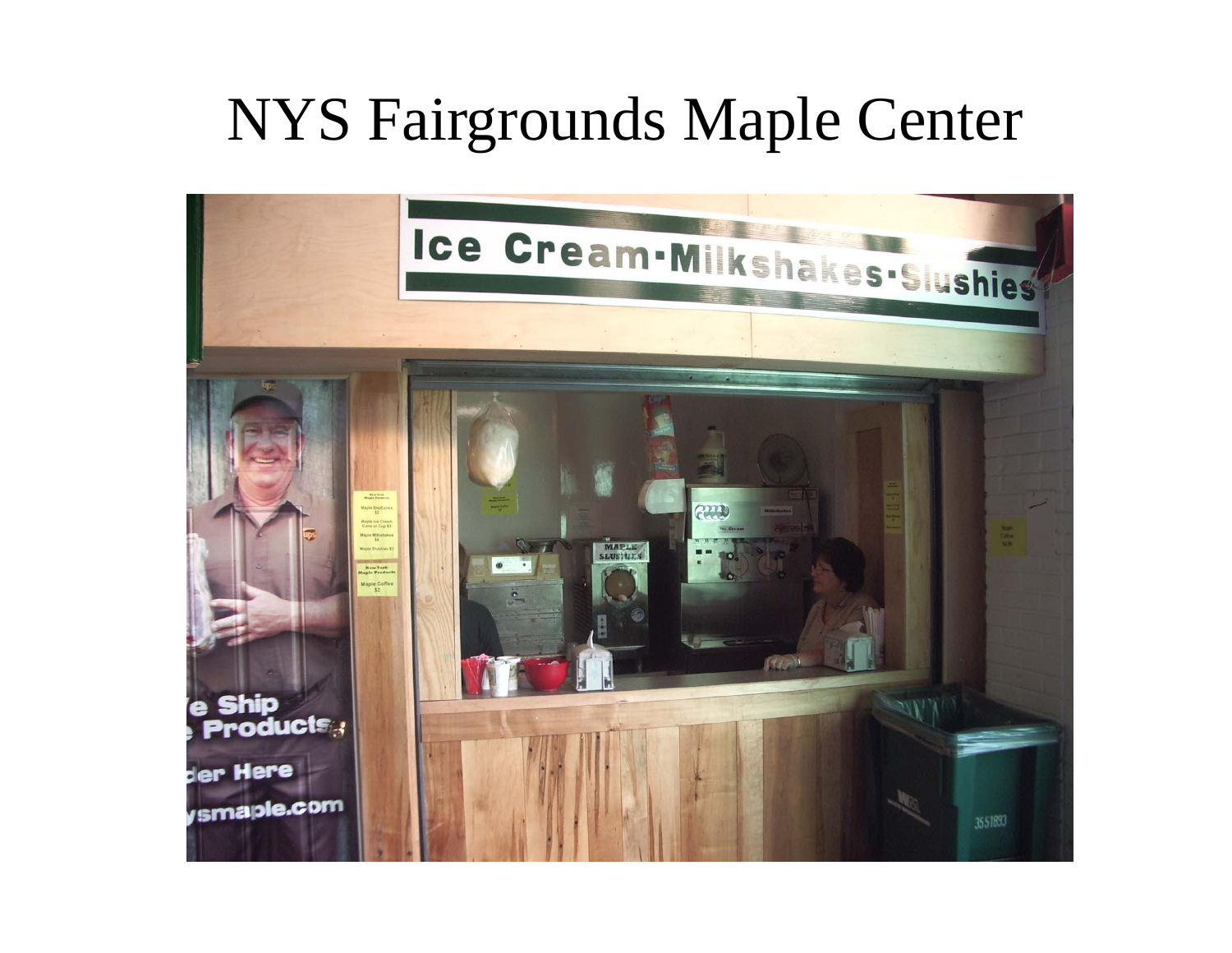

#### www.naturalformfurniture.com